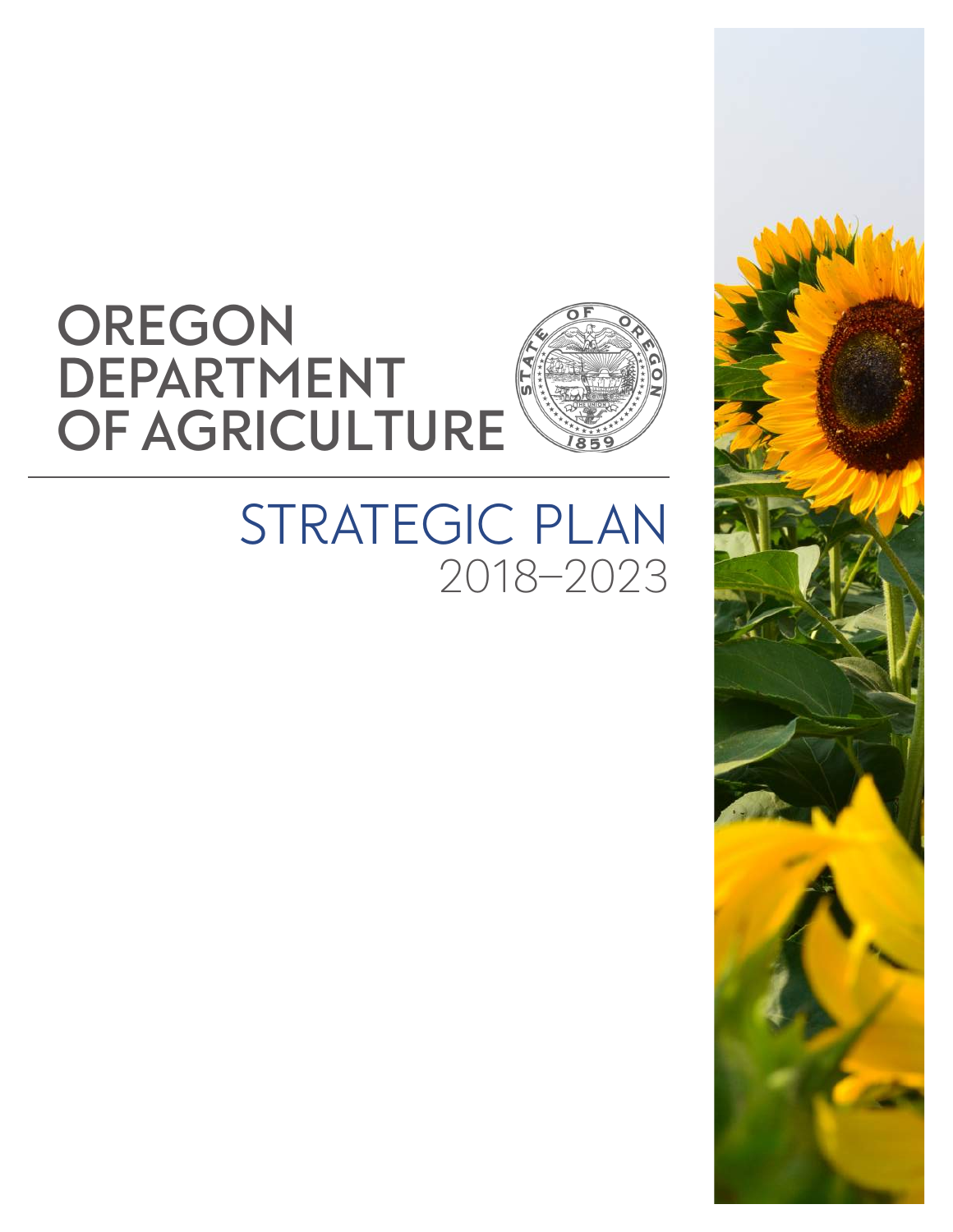# A message from the director

I am very pleased to present the 2018 - 2023 Oregon Department of Agriculture (ODA) Strategic Plan. This is the first edition of what I intend to become an annually reviewed, dynamic five-year plan.

My predecessor, Katy Coba, for whom I am grateful, initiated this strategic plan. Her approach, which I continued, was to focus on identifying what we at ODA need to do so we can most effectively accomplish our work. It is important that ODA's employees have the tools and resources to adapt to the everchanging needs of Oregon's agriculture and food sector as well as the State of Oregon as a whole. This plan is to make sure we have what we need to best take us where we need to go.

This strategic plan is based on the power of diversity and inclusion. We believe that the best solutions come from the melding of many perceptions, concepts, backgrounds and approaches, reflecting those we serve. Our employees, which includes all individuals who work at ODA, played a large role in the development of this strategic plan by providing valuable feedback

to leadership. The State Board of Agriculture and stakeholder organizations also informed the development of our strategic plan. Oregon, and Oregon agriculture in particular, is highly diverse, ranging from large to small, rural to urban, experienced to new producers, located in a wide range of geography and operated by people of many backgrounds, histories, cultures, and interests. The development of this plan strives to be equally diverse and is built on the principle of inclusion.

To make this a living plan we will tie it to annual objectives. Each year we will reflect on what we have accomplished the previous year, strengthen our intentions for the next four years, add a new fifth year, and select specific actions to hold ourselves accountable for the coming year. We will rely on our employees, the State Board of Agriculture, and stakeholders to assist us as we move forward to ensure that the plan supports our employees, those that we serve, and the state. We want ODA's strategic plan to be dynamic, effective, nimble, and a source of focus for our work.



Wais le Tayl

Alexis M. Taylor, Director Oregon Department of Agriculture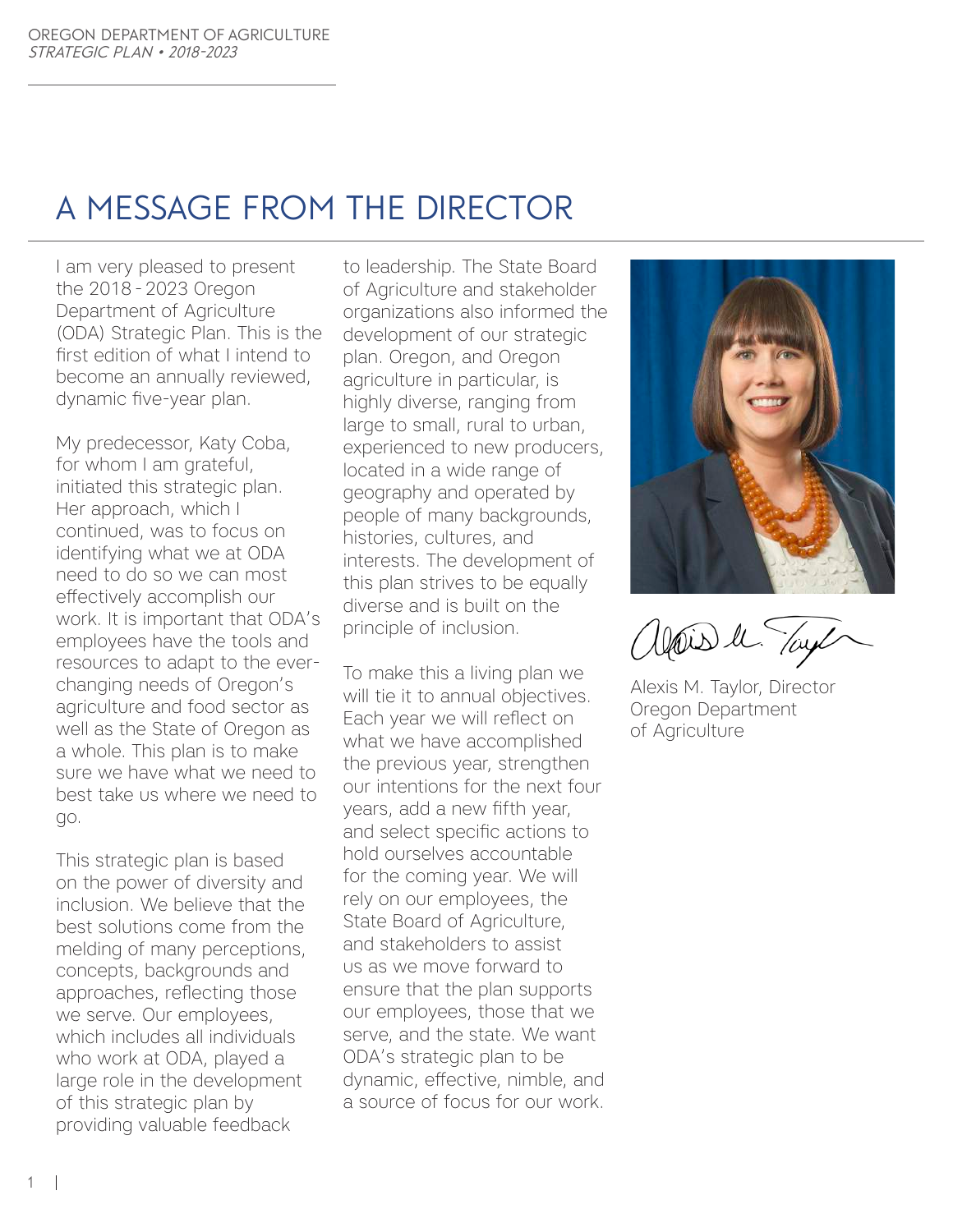# I'M PROUD TO SERVE BECAUSE...



#### "I feel like my work makes a difference."

I'M PROUD AGRICULTURE MATTERSI

"I love working for the State of Oregon and delivering ODA's mission to the citizens of Oregon."



#### "It's an opportunity TO HELP oregonians!"



"agriculture MATTERS!"

 "i get to make a positive impact on my community WHERE I LIVE and work."



 $\mathbb{L}$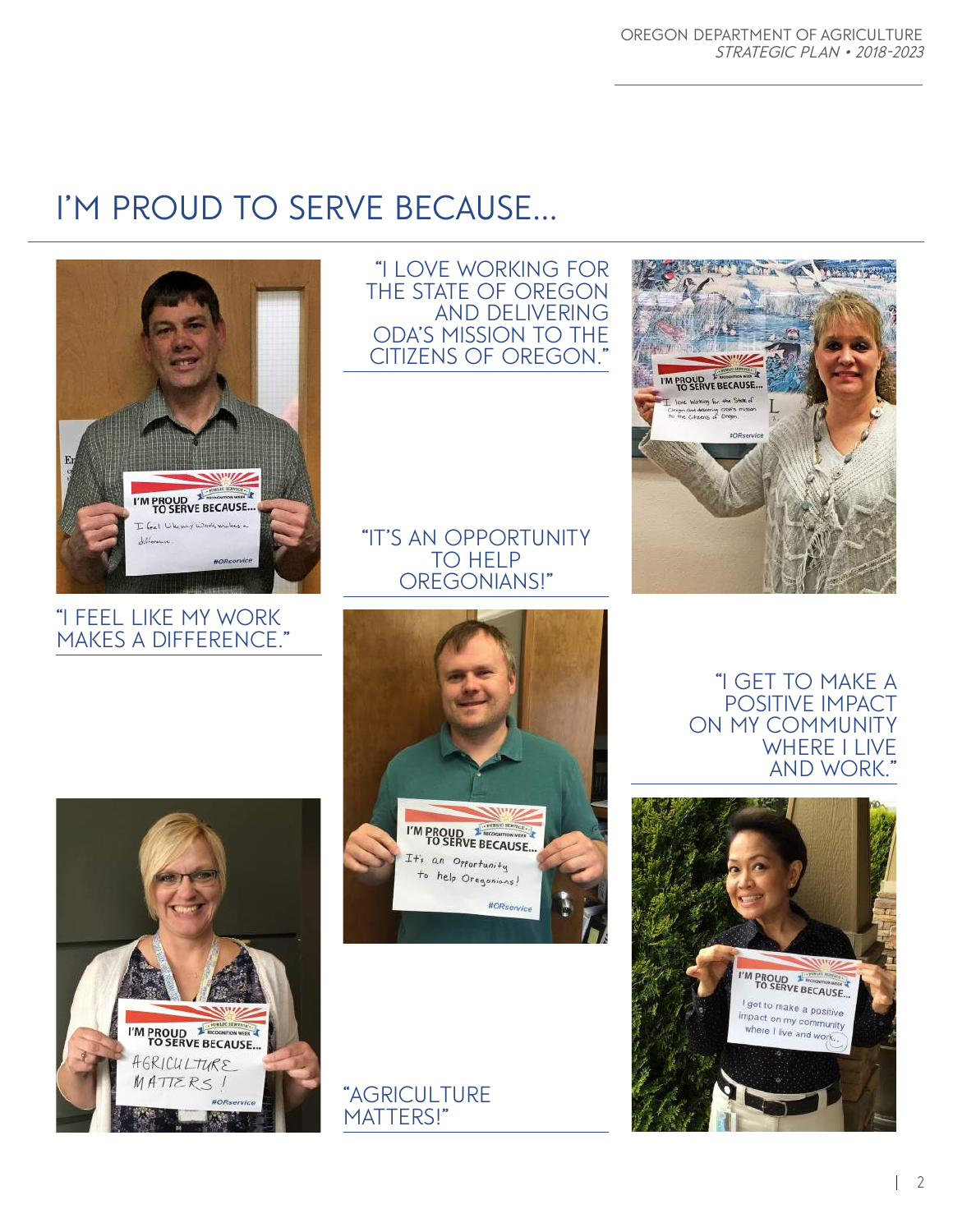# **BACKGROUND**

Ensure healthy natural resources, environment, and economy for Oregonians now and in the future through inspection and certification, regulation, and promotion of agriculture and food.

The Oregon Department of Agriculture remains able to serve the changing needs of Oregon's diverse agricultural and food sectors to maintain and enhance a healthy natural resource base and strong economy in rural and urban communities across the state.

#### *Mission Vision Core values*

We value…

- Honesty, integrity, and fairness
- Diversity, equity, and inclusion
- Respect for people and property
- Practical collaborative approaches to problem solving
- Science-based approaches: technical and professional competence
- Transparency
- Quality customer service

# **BUDGET**

The department's Legislatively Adopted Budgets change depending on the biennium but are funded at an 'all funds' levels of over \$100 million. The budget is comprised of a mix of General Fund, Lottery Funds, Other Funds (primarily business licenses and fees, charges for services, service contracts, income from fines, and interest income), and Federal Funds. The budget includes approximately 500 positions (350 full-time equivalent positions).

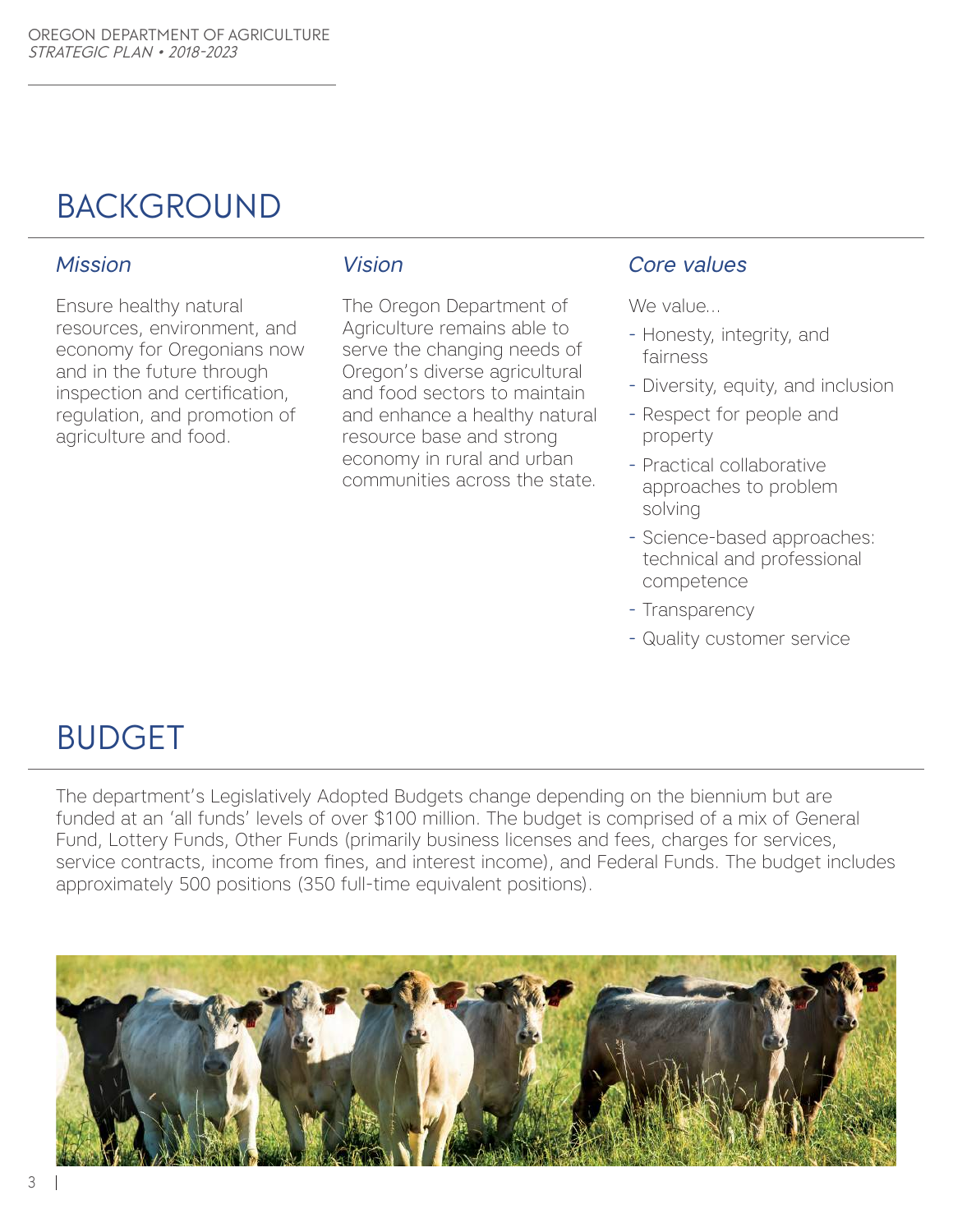# program areas

#### *Food Safety & Animal Health*

- Inspect all facets of Oregon's food distribution system (except restaurants) to ensure food is safe for consumption, protects and maintains animal health.
- Ensure animal feeds meet nutritional and labeling standards.
- Protect livestock health.
- Deny a market for stolen livestock through brand inspections.

*The 1931 Oregon Legislature consolidated thirteen separate boards, bureaus, and commissions to form the Oregon Department of Agriculture. Today, the department is comprised of the following program areas:*

#### *Internal Service & Consumer Protection*

- Provide consumer protection and fair competition among businesses while facilitating interstate commerce and international trade by ensuring the accuracy and uniformity of Oregon's Commercial Weighing System and the quality of motor fuels sold in Oregon.
- Provide laboratory analysis and technical support to ODA's enforcement programs.
- Administer programs dealing with wolf depredation compensation and egg-laying hen cage space.

#### *Market Access & Certification*

- Help Oregon's agricultural producers successfully add value, sell, and ship products to local, national, and international markets by promoting and creating demand for products through marketing activities, inspection, and certification.

#### *Natural Resources Plan Protection &*

- Address water quality, water quantity, and natural resource conservation on agricultural lands.
- Address the proper use of pesticides, labeling, and sale of fertilizer.
- Control field burning in the Willamette Valley through outreach efforts, compliance, monitoring, and coordination with other natural resource agencies.

# *Conservation*

- Protect Oregon's agricultural industries and natural environment from harmful plant pests, diseases, and noxious weeds.
- Enhance the value and marketability of exported nursery stock, Christmas trees, seeds, and other agricultural products.
- Further the conservation of threatened and endangered plants.

#### *Administration & Support*

- Provides department-wide services that support the department and program areas.
	- » Budgeting
	- » Business-related services
	- » Communications (external & internal)
	- » Government relations
	- » Human resources
	- » Information technology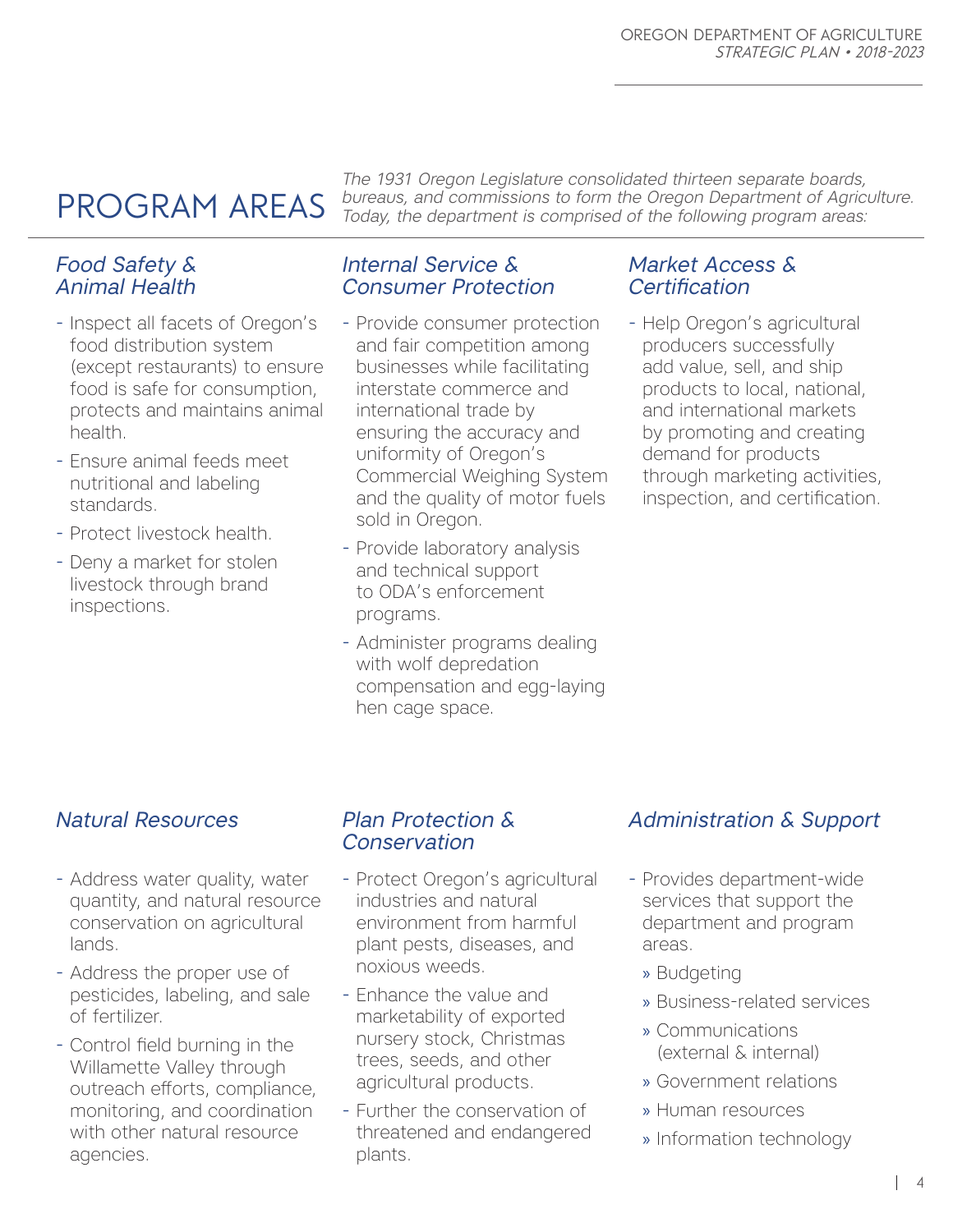# state board of agriculture

*A 10-member State Board of Agriculture provides advice on policy issues, develops recommendations on key agricultural issues, and advocates for the state's agriculture industry in general. Members of the board are appointed by the Governor and may serve up to eight years. Priority issues for the current board are detailed in their most recent biennial Oregon State of the Agriculture Industry Report1, and include:*

- 1. Food safety
- 2. Water quality
- 3. Pesticides
- 4. Certification programs
- 5. Market access
- 6. Land use & farm land use protection
- 7. Water quantity/drought/ irrigation water
- 8. Invasive species: weeds & pests
- 9. Cannabis & hemp
- 10. Transportation
- 11. Building a technical agriculture workforce/ advocacy for vocational agricultural education
- 12. Keeping the next generation of agriculture involved

The board is now preparing and distributing the *Oregon Ag Briefing*—a newsletter that follows each quarterly meeting of the board. This newsletter will provide more timely information about key topics within Oregon agriculture and serve as a companion document to the biennial state of the industry report issued by the Board of Agriculture.









Pete Brentano Stephanie Hallock











Laura Masterson **Marty Myers** Tyson Raymond *Vice Chair*



Luisa Santamaria *Public member*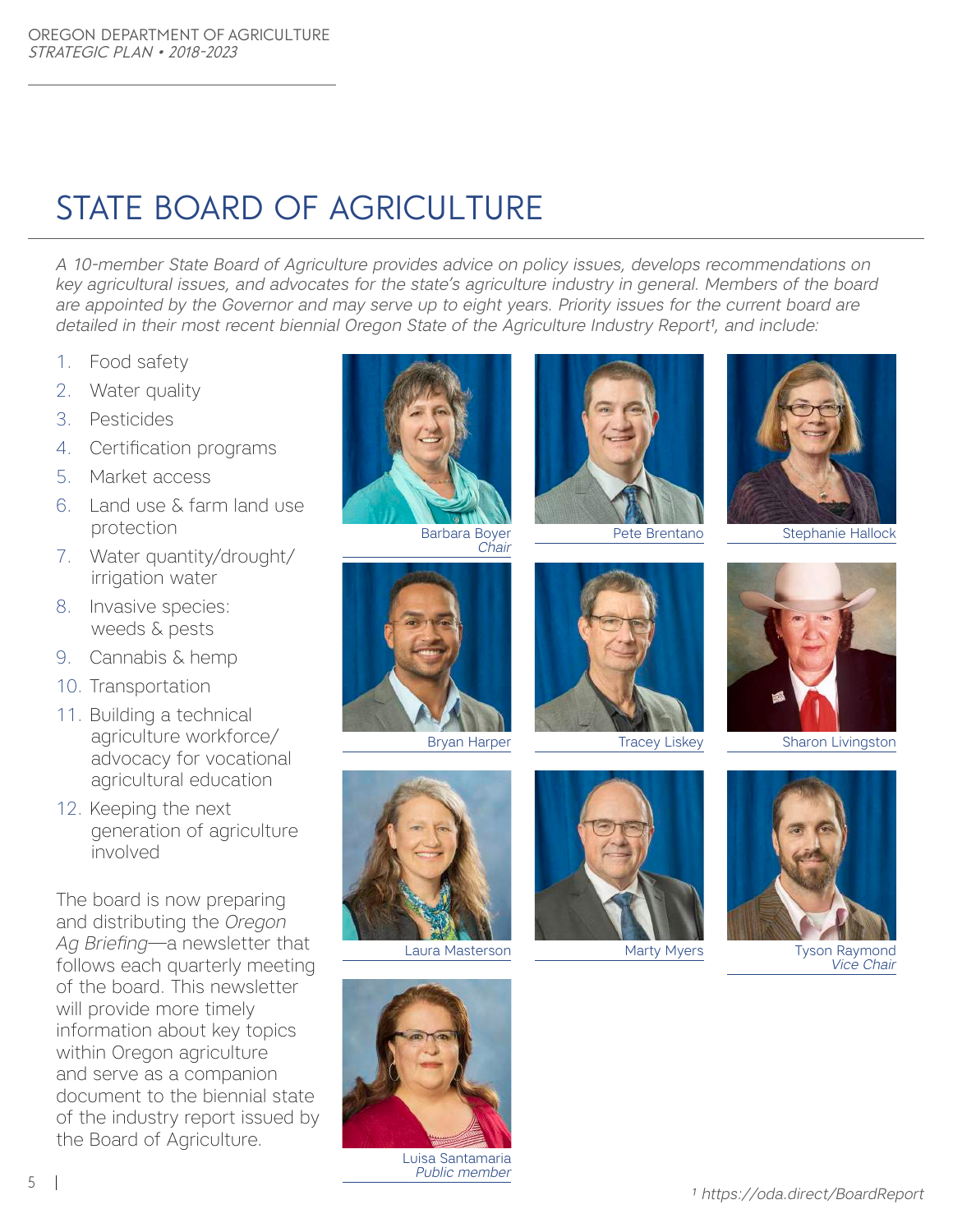# **key objective 1** Operate as a role model organization

### *What does this mean?*

*To operate as a role model organization, ODA must maintain a culture of excellence in all employees, work products, and customer service while achieving operational objectives and goals. Effective leadership, fiscal responsibility, an adaptive organizational structure, innovative use of technology, programmatic expertise, and a safe work environment are necessary elements for a role model organization.*

## *How will we know if we are doing this right?*

- Employees and managers are knowledgeable about and follow state laws, rule, and policies that affect the department, such as public records laws, ethics laws, vehicle use policies, and human resources policies. Managers additionally communicate to employees that we value spending time to learn this information.
- Employees show a high level of confidence and respect for fellow employees and for ODA leadership.
- ODA operates with an organizational structure where resources are adaptively allocated to best solve emerging challenges.
- Programs undertake internal and external reviews to stimulate continuous improvement and adaptive management.
- The department continues to have a positive relationship with the Legislature, as indicated by open dialogue and support for the department's mission.
- Fund balances and resource allocation continue to remain within budget.
- The department budget is submitted by September 1.
- ODA continues to increase efficiency and effectiveness through adoption of technology.
- Every program has at least three months of operating costs in reserve.
- The state continues to recognize the department's fiscal responsibility through Gold Certification.
- ODA manages safety risks and responds to safety concerns raised by employees. Employees feel safe while doing their jobs and feel supported in leaving a situation where they feel unsafe. Employees feel equipped with the tools needed to lessen the chance of confrontations that can lead to safety concerns.
- ODA has organizational capacity to continue key operations even when faced with unexpected events such as computer failure or extreme weather.
- Stakeholder surveys indicate that their interactions with employees of ODA are open, transparent, and collaborative at least 90 percent of the time.
- Stakeholder surveys indicate ODA demonstrates a culture of continuous improvement.
- ODA gains benefit from a State Board of Agriculture that actively provides guidance on industry trends.
- ODA is an inclusive organization that serves all.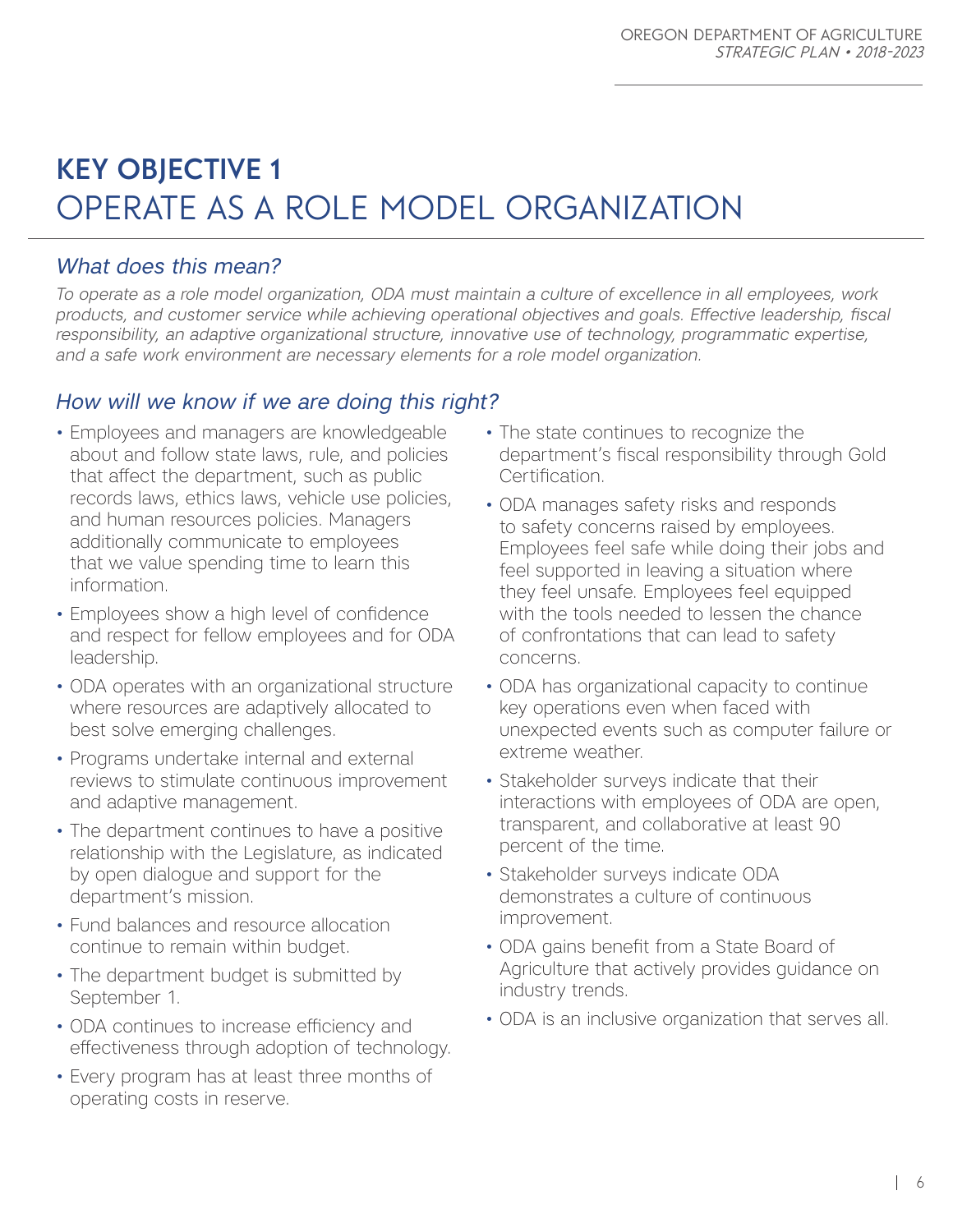# **key objective 1 continued** Operate as a role model organization

- Advocate for department budgets that continue to support our evolving core programs and values.
- Implement systems to accept and communicate input from all sources.
- Create an effective feedback system from employees and departing employees to drive operational improvements.
- Innovate cost-effective, new ways to deliver service and control costs.
- Increase emphasis on cross-functional work, including holding related discussions and planning during program employee meetings.
- Implement the technology strategic plan.
- Develop and implement a strategic communication plan.
- Develop a feasibility evaluation for laboratory consolidation.
- Review and take actions to improve the security of ODA employees in the field and in the ODA building.
- Make better use of data to improve how we deliver our programs. For example, if a key performance measure is declining, adjust program delivery for improvement and track the impact.
- Help new State Board of Agriculture members contribute fully more quickly through a more effective onboarding and orientation program.
- Develop and maintain a crisis management plan to effectively respond to unexpected potentially negative events without delay.
- Finish and implement the Continuity of Operations Planning (COOP) plan.

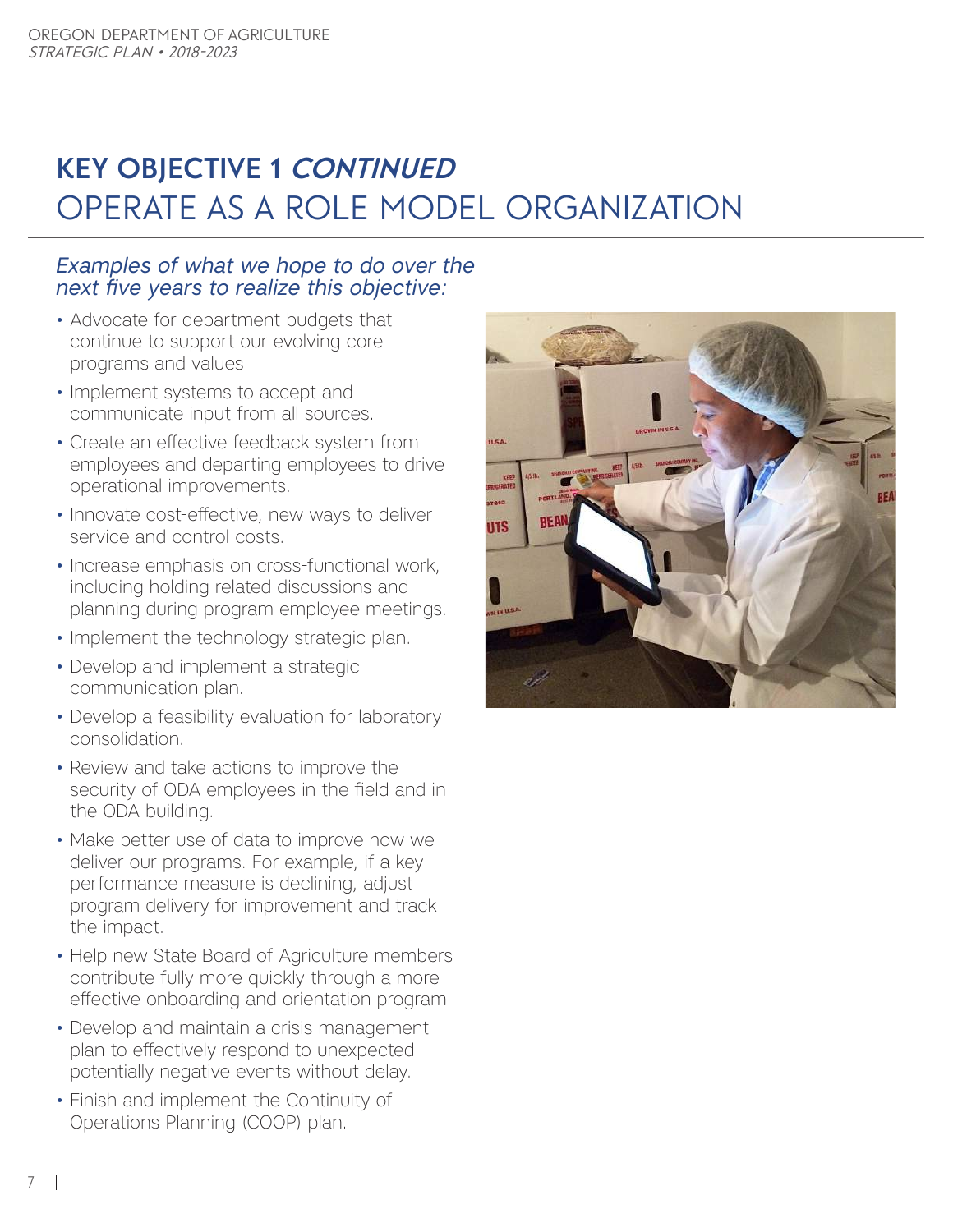# **key objective 2** Operate in a culture of compliance & support

### *What does this mean?*

*To operate in a culture of compliance and support, ODA must deliver all services in an open, proactive, professional, helpful, and respectful manner focusing on education, outreach and technical assistance while relying on a regulatory backstop. When pursuing program compliance and support, a variety of regulatory tools must be considered, innovative problem-solving process used, and communication completed in a clear, understandable, and flexible manner.*

### *How will we know if we are doing this right?*

- Customers and clients report that the department provides effective educational support and consulting.
- Progressive compliance actions lead to conformity with Oregon laws.
- Inspections document high rates of compliance.
- Complaints about serious violations decrease.

- Employees complete conflict resolution training.
- Employees receive training to better utilize regulatory options.
- Dedicate employees that know how to navigate compliance procedures to help others in the department.
- Implement compliance tools that are consistent across programs department-wide.
- Develop data systems to improve compliance tracking.
- Develop new and innovative communications that effectively convey the intended message and are clearly understood by stakeholders.

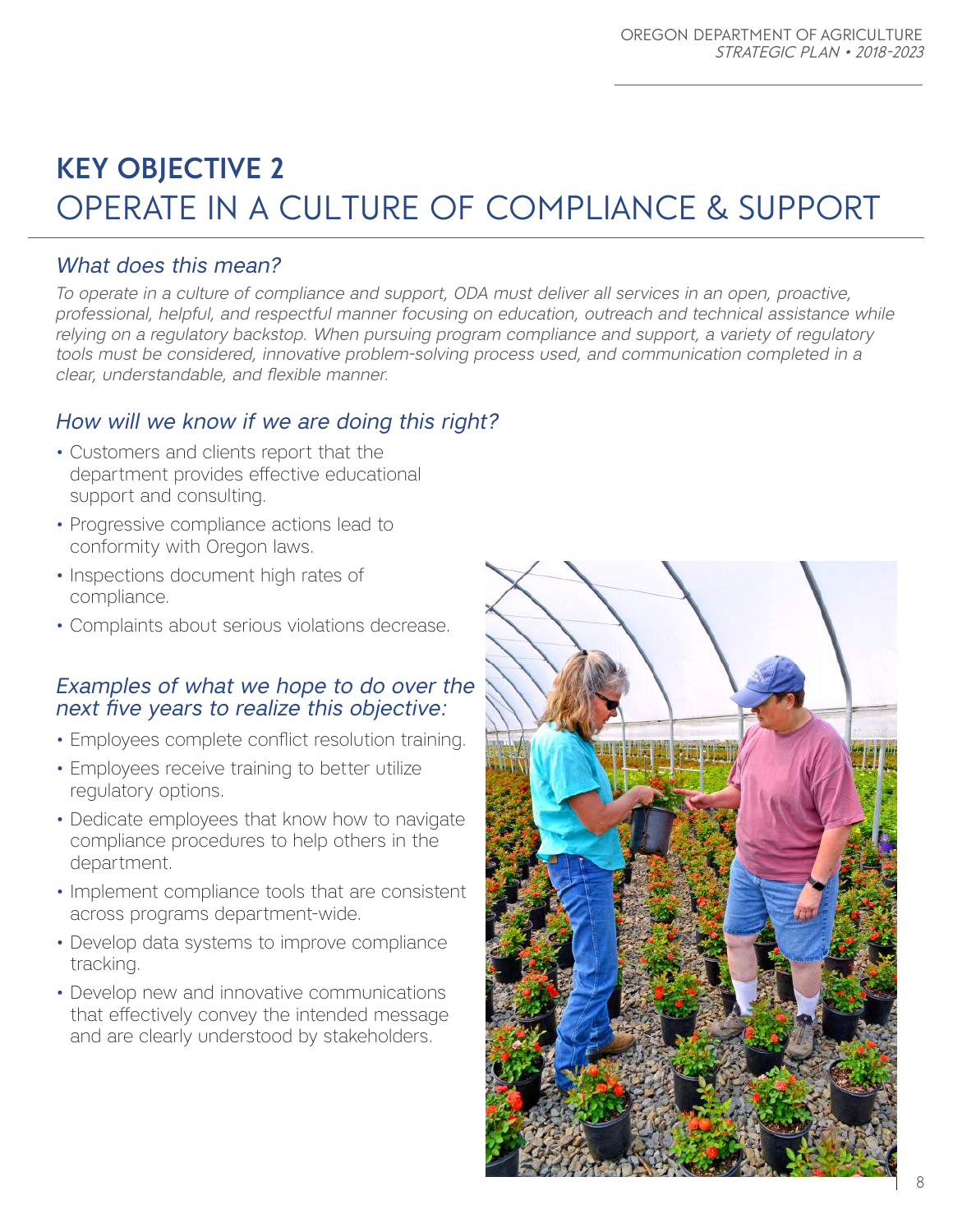# **key objective 3** Embrace a culture of collaboration

### *What does this mean?*

*To embrace a culture of collaboration, ODA engages and works with interested parties to evaluate and search for appropriate outcomes through trust, transparency, and respect for different points of view. We use program and project opportunities to grow existing partnerships and develop new partnerships.*

### *How will we know if we are doing this right?*

- ODA takes proactive steps to engage all audiences/stakeholders of agriculture.
- The department continues to forge deeper and more effective collaboration with key stakeholders on subjects such as legal, nonlegal, rulemaking, and public comments.
- ODA has reached out to new partners and interested parties to engage them in ODA's work.

- Complete an inventory and review of partnerships to evaluate opportunities for improvement and expansion.
- Evaluate programs that do not have organized stakeholder engagement and consider creating this structure as needed.
- Identify strategies to interact with farmers, ranchers, or fishermen whom are not members of a state agricultural organization.
- Seek to improve relationships with organizations that show interest and need.
- Evaluate and improve how we typically conduct processes that include public involvement (e.g. rulemaking).
- There is continued collaborative support by stakeholders and legislators for department requests.
- Stakeholders and interested parties know and participate in setting department priorities; there are no surprises.

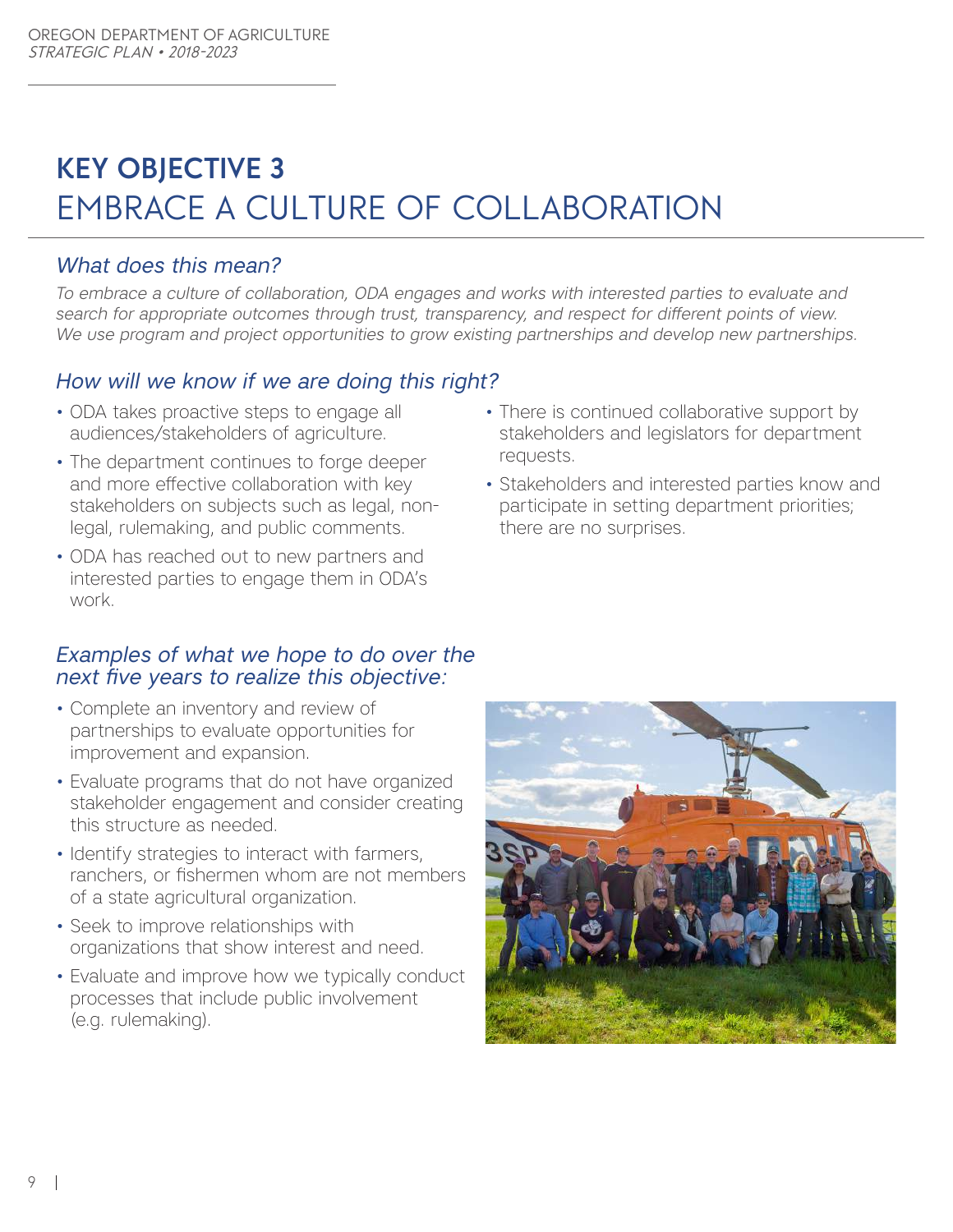# **key objective 4** Foster employee excellence

### *What does this mean?*

*To foster employee excellence, ODA creates an atmosphere that encourages employees to excel as they*  incorporate ODA's mission and values in their day-to-day work. We encourage and challenge existing *employees to grow professionally, and we attract and keep new employees who complement and enhance ODA.*

## *How will we know if we are doing this right?*

- Employees hold themselves and each other accountable for results.
- Each program budgets and plans for training that is needed for their employees.
- Employee accomplishments are recognized regularly by peers, managers and department leadership.
- Most employees report that performance information they receive from their manager helps them improve.

- Empower employees to make decisions and take personal responsibility for their work.
- Ensure that every employee knows what their professional development needs are and what is available to them.
- Develop a process for individual, specific ongoing performance feedback and recommended improvements for all employees, including managers.
- Develop and implement an annual employee climate survey.
- Foster an environment that promotes work life balance.
- Develop tools such as desk manuals and standard operating procedures (SOPs) to support succession planning.
- High participation in wellness activities continues.
- Feedback from the annual employee climate survey and exit interviews indicate employee work experience receives appropriate management attention.
- Results from the annual employee climate survey show an engagement level greater than 90 percent.
- Cross-train employees to meet the department's succession needs.
- Develop and promote a hybrid live and online onboarding training program.
- Create a mentorship system to help promote employee capabilities.
- Explore opportunities for additional employee recognition.
- Continue to encourage and promote workforce diversity to reflect the population served.
- Hold an annual manager work session to review and re-focus department direction and the strategic plan.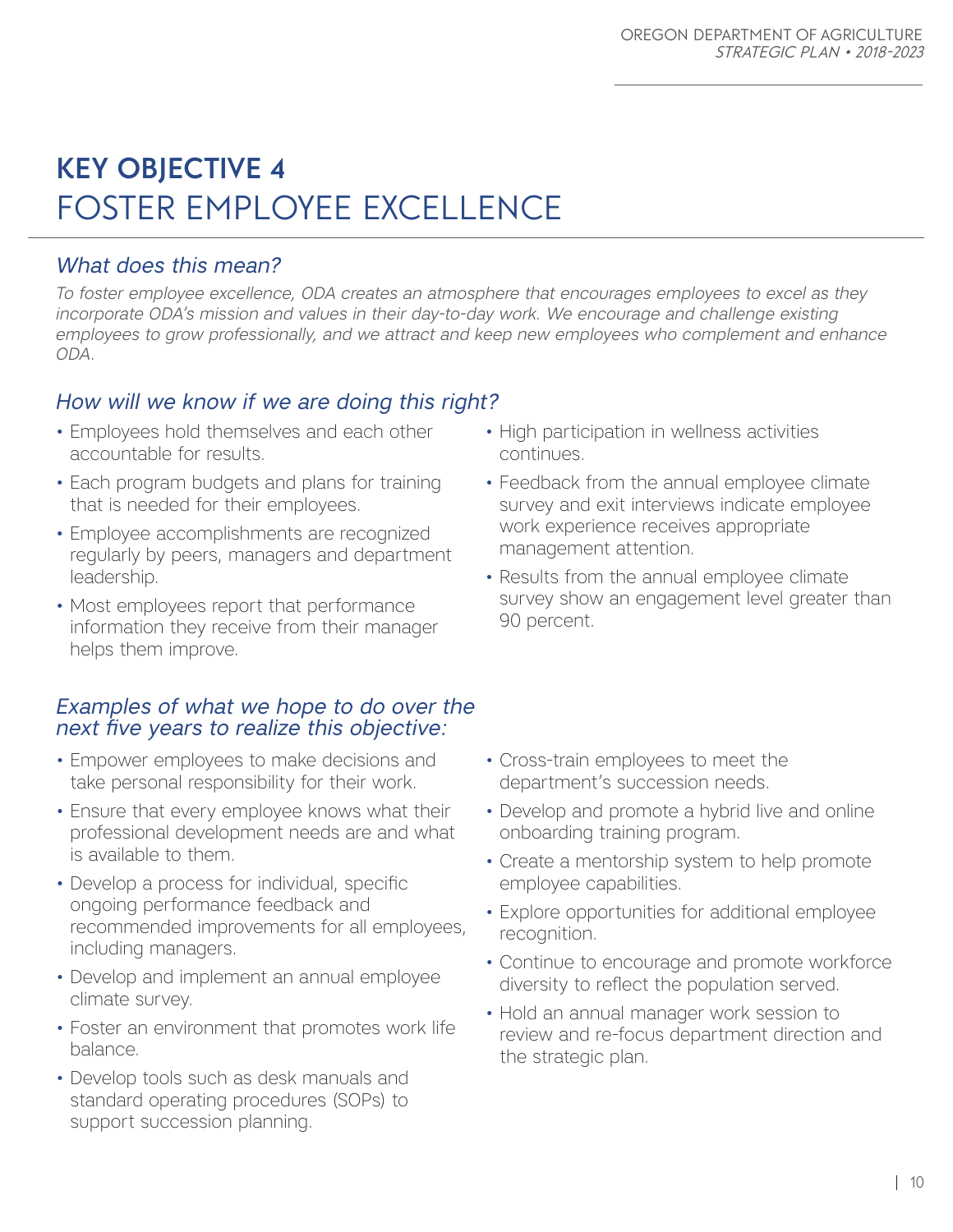# **key objective 5** Provide excellent customer service recognizing the diversity OF OREGON AGRICULTURE

### *What does this mean?*

*To best provide excellent customer service that meets the unique needs of Oregon farmers, ranchers, fishermen. ODA embraces, supports, and promotes the diversity of all of Oregon agriculture regardless of crop type, production practice, size of operation, geography, land or water, market and the numerous other factors used to produce and process Oregon's 225 agricultural commodities.*

### *How will we know if we are doing this right?*

- We solicit, track, and learn from customer feedback regarding services provided and the approach taken to navigate difficult issues.
- Problem solving and cooperation increases across the spectrum of Oregon agriculture.

- Review policies and procedures to ensure they are customer oriented.
- Improve work flows to promote reliable delivery of customer orders.
- Create opportunities to address customer wants and needs.
- Build organizational capacity to continue key services to customers even when faced with unexpected events such as computer failure or extreme weather.
- Oregon continues to have a reputation for serving the diversity of agriculture.
- Collaborative efforts where ODA is involved result in increased benefits to Oregon agriculture.
- Strive to help organic, small farmers, and direct-to-consumer farmers to feel served by ODA.
- Help promote a shared understanding of all agriculture by all parties, leading to improved co-existence.
- Learn how to better facilitate collaboration between diverse parties to benefit Oregon agriculture.

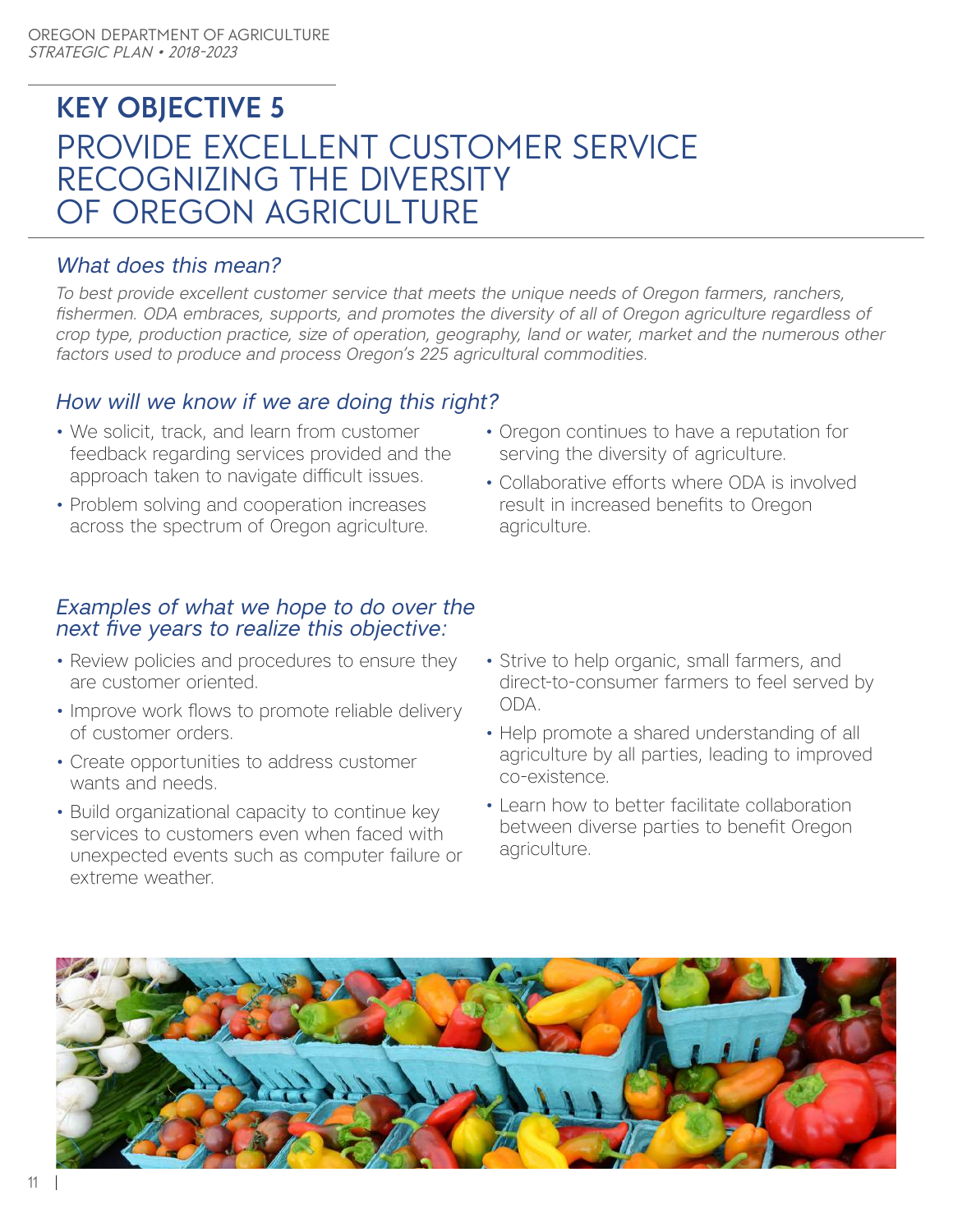# **key objective 6** Connect & promote Oregon food & agriculture as a valued experience for consumers & an exciting career choice

### *What does this mean?*

*ODA raises awareness of the opportunities, diversity, and innovation of Oregon's agriculture and food sector by connecting Oregonians to the people responsible for farming, ranching, fishing, and food manufacturing in the state. ODA serves as an ambassador helping to inform Oregonians about the economic significance of Oregon's agriculture, food and beverage sectors to the state, the employment opportunities directly and indirectly available in agriculture, and agriculture's environmental investments to protect, preserve, and enhance Oregon's natural resources.*

### *How will we know if we are doing this right?*

- The value and role agriculture provides to urban and rural locations in the state increases.
- Partnerships between the department and youth communities expands.

- Adopt communications strategies, platforms, and messages that resonate with customers and the public by identifying how various audiences receive and access information.
- Actively promote the value of farming, ranching and fishing to Oregonians.
- Develop strategic directions for Celebrate Oregon Agriculture campaign to continue the promotion of agriculture.
- Communicate with youth about agricultural career opportunities available to them.
- Increase partnerships such as those with OSU, including the Small Farms Program.
- Encourage employees to connect with the communities they live in about agriculture and its opportunities.
- Enhance the role of the State Board of Agriculture as ambassadors to help promote the diversity and value of agriculture in Oregon.
- Explore the feasibility and implementation of developing a statewide brand for Oregon's agriculture, food, and beverage products.

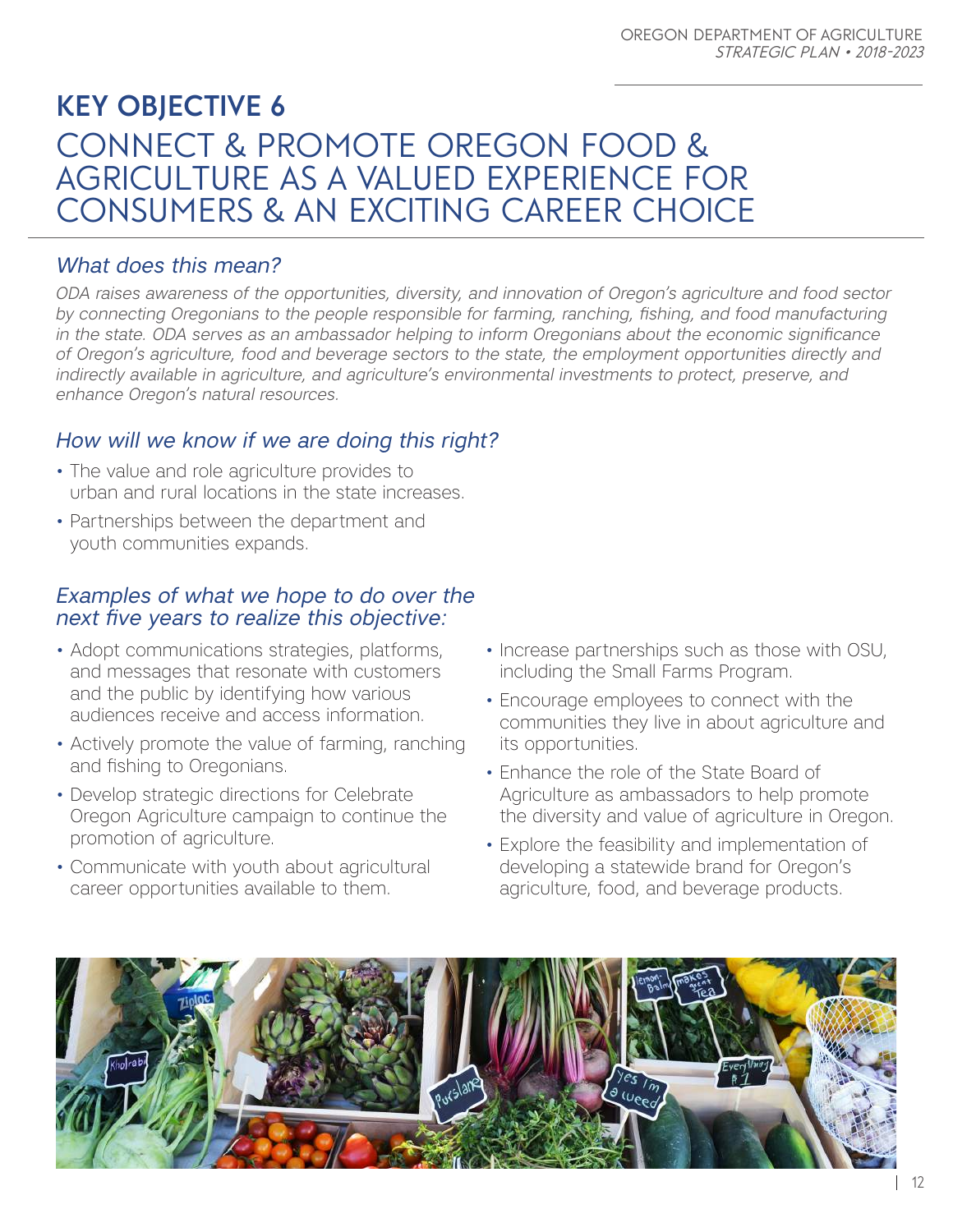# **key objective 7** Strive for clear, concise, & inclusive communication

#### *What does this mean?*

*To strive for clear and concise communication with all Oregonians about agriculture and the department's programs, ODA uses the most effective tools available to give and receive information. ODA employees respond quickly, providing information directly or re-directing customers, consumers, and the public to the appropriate sources for that information.* 

### *How will we know if we are doing this right?*

- Stakeholder support increases over time due to increased understanding of ODA's work.
- Public awareness of department work increases over time.
- Compliance increases due to ODA's regulated community's increased understanding of regulations.

- Continue producing (or in some cases converting) our publications to plain language and an easy to digest format (e.g. use of infographics).
- Utilize new methods (e.g. social media) to effectively communicate to evolving audiences.
- Continue periodic director outreach to employees.
- Develop and implement department strategic communication plan that assesses and prioritizes communication work products and initiatives.
- Provide media training to key program employees.
- Ensure employees understand the services available from the Information Office and the importance and value of using those services.
- Increase the number of opportunities for employees to gain a better understanding of ODA and its work.
- Employee knowledge of ODA programs increases (e.g. onboarding versus demonstrated knowledge over time of employment).
- Number of engagements with ODA communications increases (e.g. social media impressions, subscriptions to ODA communication products).

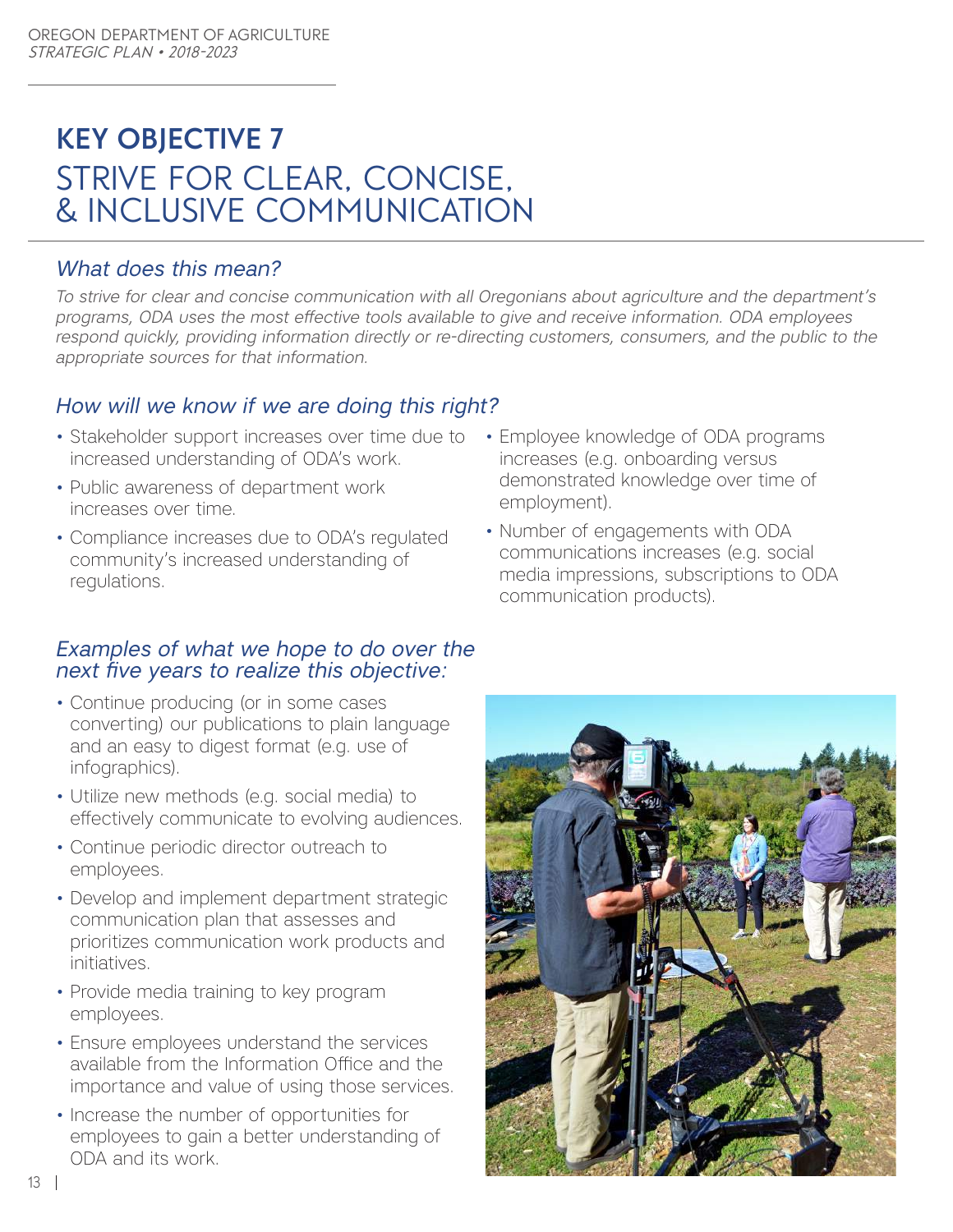# Strategic Planning Approach

*The development of the strategic plan was guided by Kathryn Walker, Special Assistant to the Director, and Ron Sarazin, President, Olympic Performance, Inc.*

### *1. Board Priorities*

At the September 24, 2015 State Board of Agriculture meeting, the board identified agricultural issues that they consider challenges and issues they consider are going well. At their December 15, 2015 meeting, they reviewed the list and separated topics into agriculture industry priorities, ODA priorities to address the industry priorities, and important considerations for the department as it completes its work (not in priority order). The industry priorities are captured in a separate report titled: *Board Issues Prioritization*.

### *2. Employee / leadership team focus groups*

Beginning January 7, 2016 and wrapping up March 15, 2016, eight focus groups involving over 200 employees and one focus group involving department executives and managers were held to capture department accomplishments and areas in need of attention. These results are documented in a separate report titled: *Employee Focus Groups Summary*.

### *3. Executive / manager planning sessions*

On March 15, 2016, after participating in a focus group to provide plan input, the executives and managers were challenged to review all focus group results provided prior to that date and select the most important topics for the department to consider based on each of the four areas of the balanced scorecard framework, explained below.

The Balanced Scorecard framework is frequently used to help ensure a strategic plan considers a balanced set of perspectives. The four perspectives are:

#### Customer Perspective.

"What do our customers expect from us and how can we serve them better?"

#### Employee Perspective.

"What do our employees need from us to be effective in their roles and serve our customers better?"

#### Operational Perspective.

"To meet our customers' needs, what core business processes must we excel at?"

#### Financial Perspective.

"How should we manage our resources to address the changing agriculture industry and customer needs?"

Six cross-functional groups of executives and managers were formed. Each group identified two to nine topics for consideration in the strategic plan for each of the balanced scorecard perspectives. They presented their results to the other groups. These results are documented in a separate report titled: *Executive Manager Planning Session – Balanced Scorecard Analysis*.